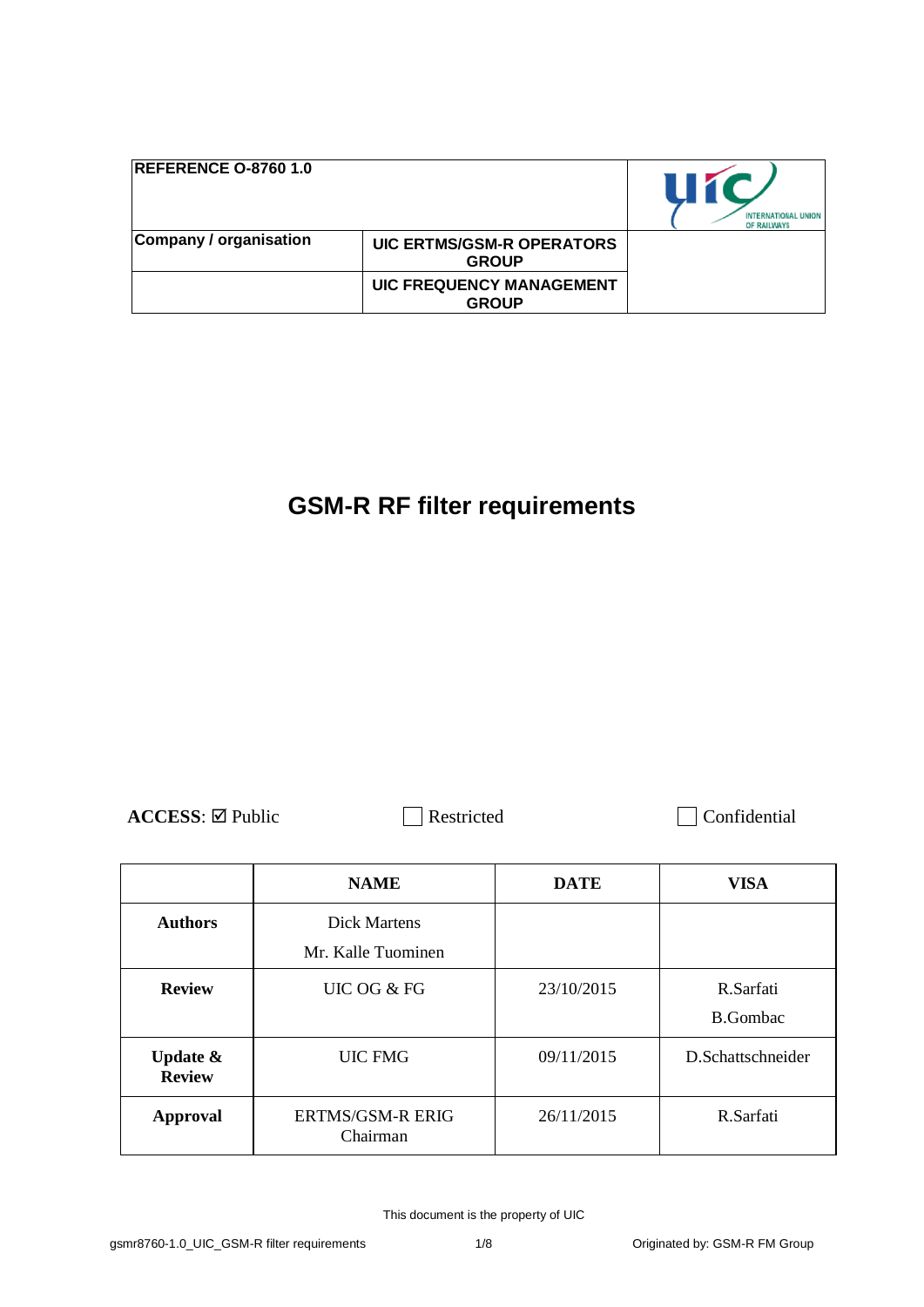# **EVOLUTION SHEET**

| <b>Version</b> | Date       | Modification                                                                                 |
|----------------|------------|----------------------------------------------------------------------------------------------|
| 0.1            | 04-04-2014 | Initial draft                                                                                |
| 0.2            | 14-05-2014 | Update on filter slope and texts                                                             |
| 0.3            | 03-06-2014 | Update after discussion at UIC FWG meeting May<br>19-20.                                     |
| 0.4            | 10-9-2014  | Measurement results updated and minimum<br>filtering response explained                      |
| 0.5            | 18-11-2014 | <b>Editorial changes</b>                                                                     |
| 0.6            | 27-11-2014 | UIC document number added                                                                    |
| 0.7            | 17-04-2015 | Inclusion of review comments UIC FMG                                                         |
| 0.8            | 06-08-2015 | <b>Final Drafting</b>                                                                        |
| 0.9            | 22-10-2015 | OG#58 comments                                                                               |
| 0.10           | 09-11-2015 | FMG#24 review                                                                                |
| 0.11           | 18-11-2015 | Change of front page format and footnote<br>correcting clerical errors. Review by DS and RS. |
| 0.12           | 19-11-2015 | Remarks from DM                                                                              |
| 1.0.1          | 26-11-2015 | Final draft for ERIG endorsement                                                             |
| 1.0            | 26-11-2015 | Final document                                                                               |
|                |            |                                                                                              |
|                |            |                                                                                              |
|                |            |                                                                                              |
|                |            |                                                                                              |
|                |            |                                                                                              |
|                |            |                                                                                              |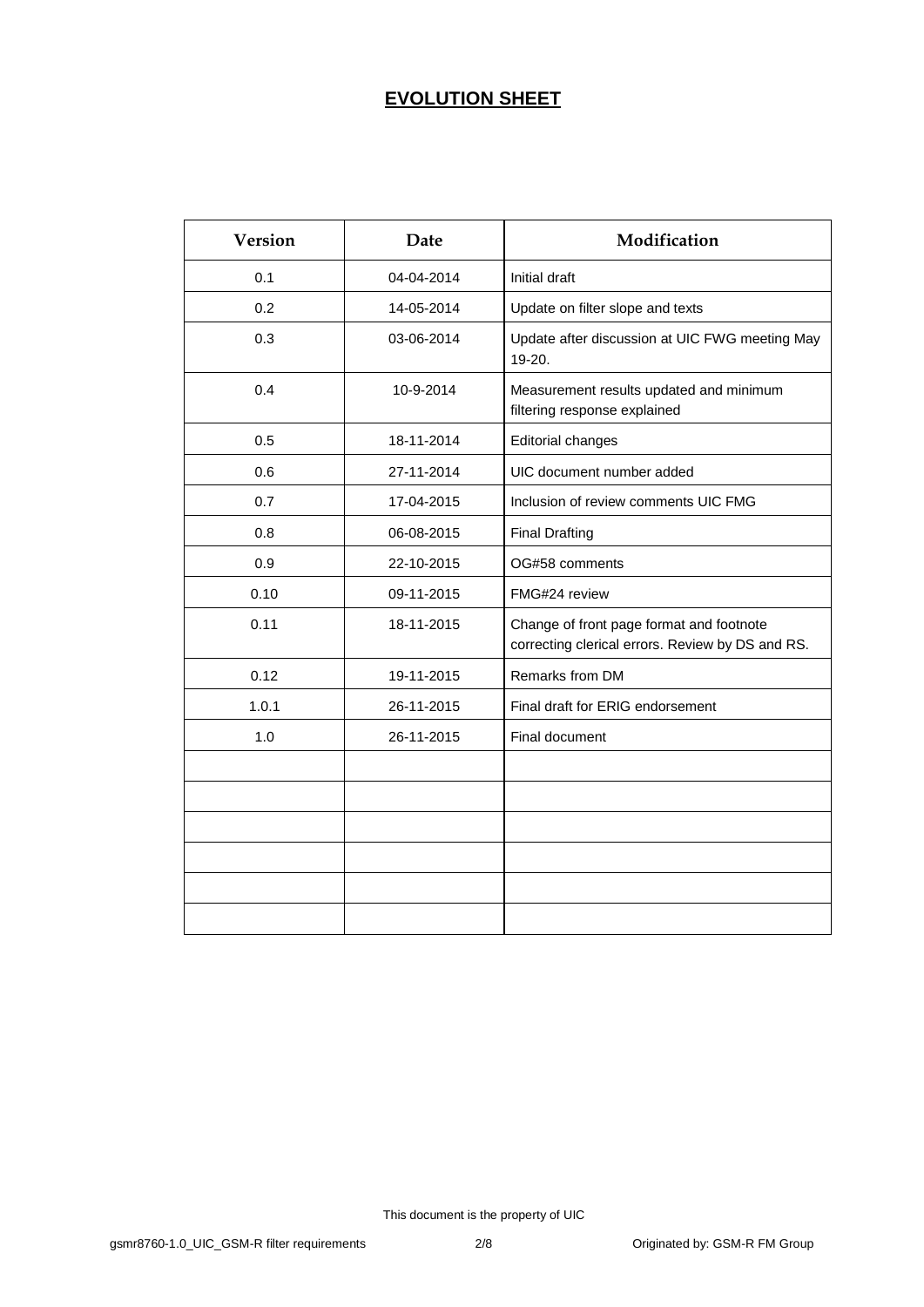# **TABLE OF CONTENTS**

| 1            | <b>INTRODUCTION</b>                                       | 4 |
|--------------|-----------------------------------------------------------|---|
| $\mathbf{2}$ | <b>RADIO FREQUENCY PERFORMANCE</b>                        | 5 |
|              | 2.1<br>FILTER CHARACTERISTICS                             | 5 |
| 3.           | METHODOLOGY FOR DEFINITION OF THE MINIMUM FILTER RESPONSE | 5 |
| 4            | <b>MINIMUM FILTER RESPONSE REQUIREMENTS</b>               | 6 |
|              | <b>REFERENCES</b>                                         | 8 |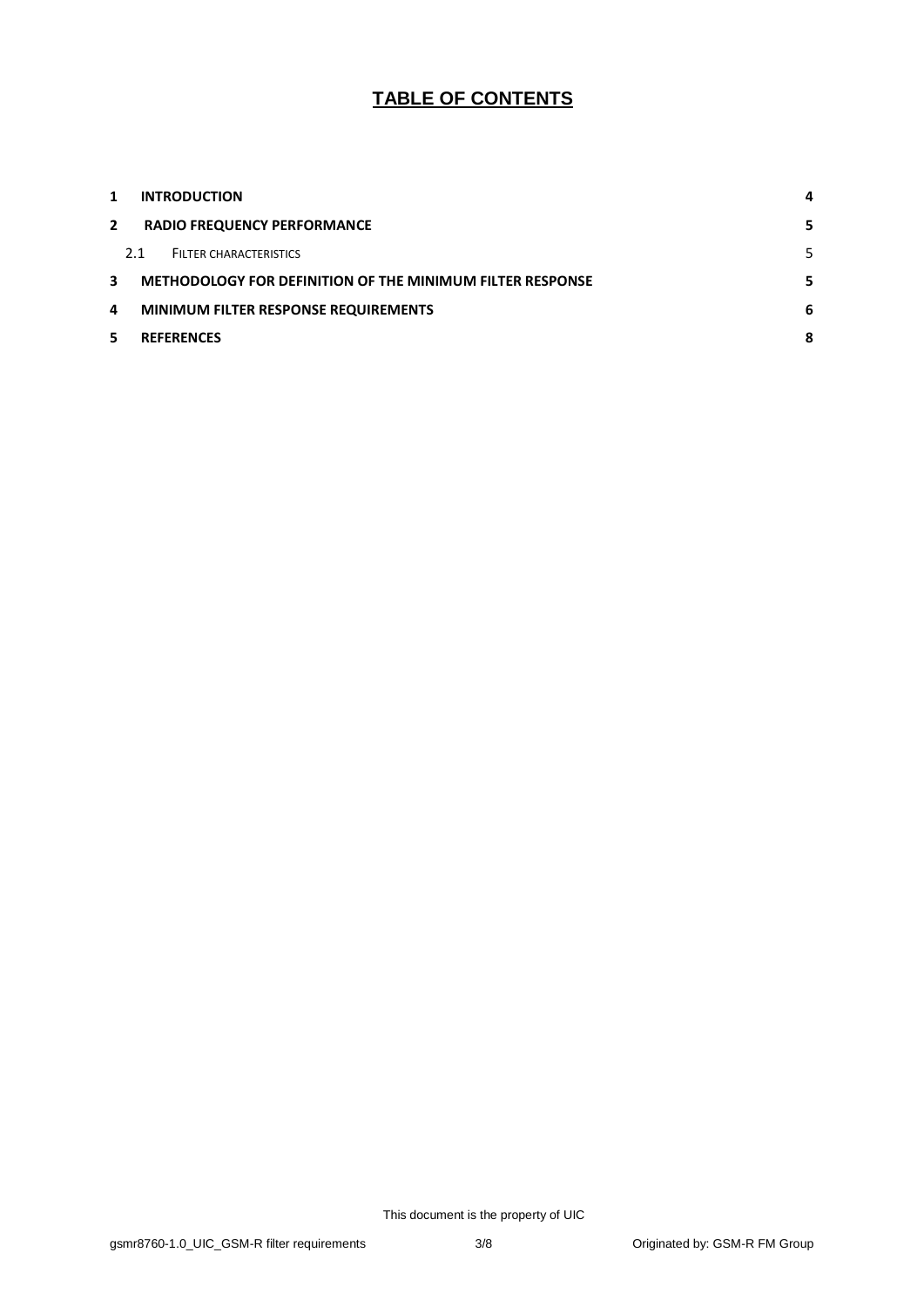### <span id="page-3-0"></span>**1 Introduction**

Due to the evolution of public land mobile network (PLMN) technologies, GSM-R radios in Europe will have to operate correctly in the presence of GSM, UMTS and LTE signals in the adjacent 900MHz frequency band. It has been demonstrated that the introduction of UMTS or LTE in the 900MHz band will increase the level of interference on GSM-R receivers, see e.g. ECC FM(13)134r1 Compatibility measurements GSM/UMTS/LTE vs. GSM-R.

The UIC recognized that, in order to coexist with such PLMNs, the performance of the GSM-R radios (Cab Radios, EDORs and handhelds) needs to be improved. To address this, the UIC has created Report O-8736 that defines the Radio Frequency (RF) environment in which these radios must operate, with full performance. UIC Report O-8736 was also the basis for further work in ETSI RT specifying the improved receiver standard ETSI TS 102 933 V2.1.1.

The purpose of this Document O-8760 is to specify the minimum performance of external filters that may be used together with existing GSM-R cab radios or EDORs, in order to meet EIRENE requirements in the presence of an RF environment as defined in the O-8736.

The present document only addresses the minimum filter response requirements. For other technical requirements please refer to the actual EIRENE FRS and SRS versions.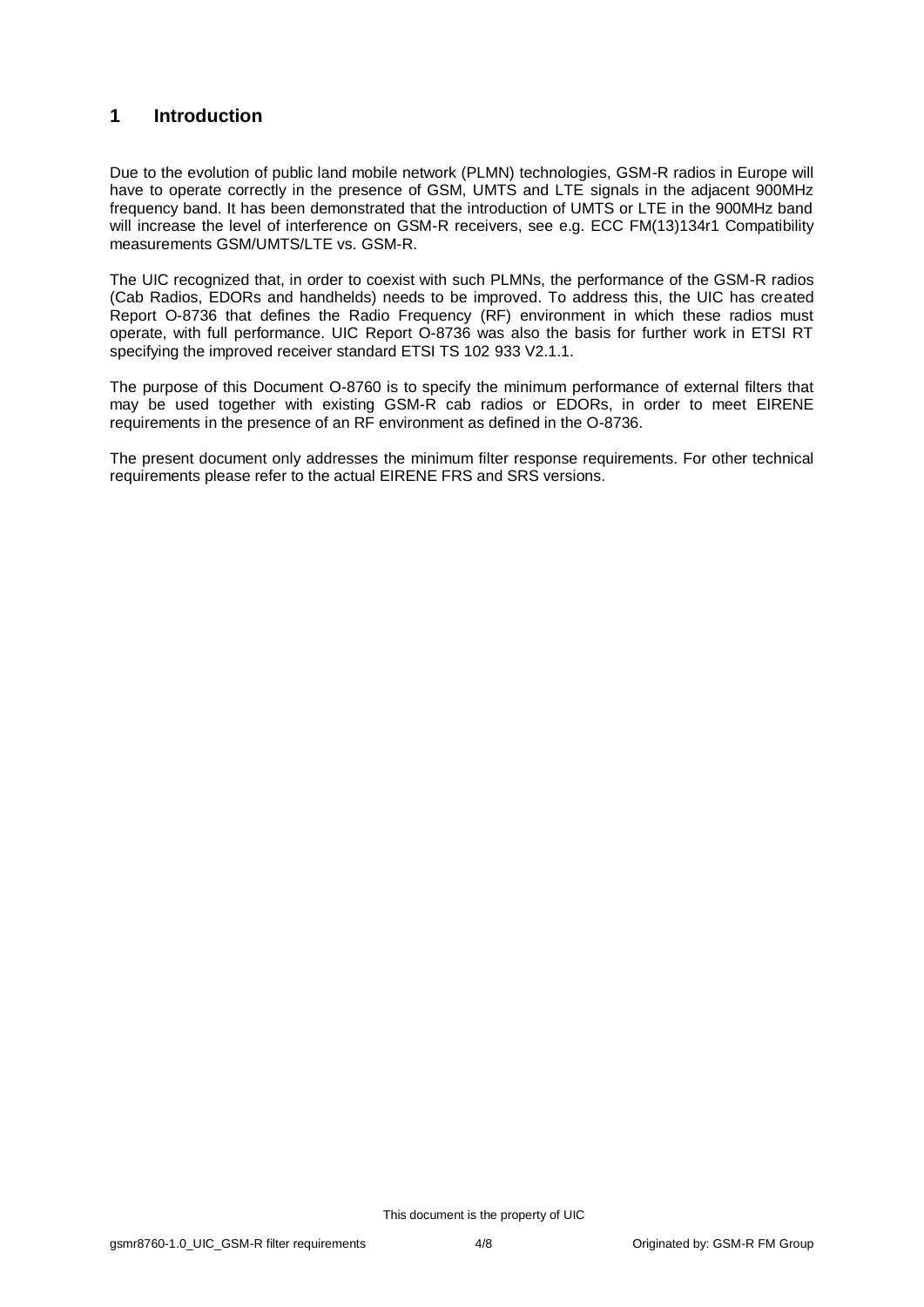## <span id="page-4-0"></span>**2 Radio Frequency performance**

In order to reduce the impact of strong GSM, UMTS or LTE signals from public networks entering the receiver chain of a GSM-R Cab Radio or an EDOR, resulting potentially in blocking/intermodulation effect and leading to dropped calls, a minimum filter characteristic has been identified. This filter characteristics will allow improving the behaviour of all currently deployed types of GSM-R Cab Radios and EDORs that comply with the ETSI TS 145 005 (all versions) or ETSI TS 102 933 versions prior to v1.3.1 to the level defined in UIC Report O-8736.

Although the interference resistance of different GSM-R receiver brands and types will vary, it is thought to be cost effective to define only one type of filter. Furthermore, such differences most probably are of such a limited nature that the impact on the necessary filtering performance can be regarded as negligible.

The filter characteristics defined in section 2.1 below have been based on the following assumptions:

- Measurements (e.g. Ref 2) have demonstrated that LTE 5 MHz signals create a slightly higher interference level than UMTS 5MHz signals;
- CEPT report 41 defined the lowest centre frequency for a 5 MHz LTE carrier to be at 927,6 MHz

#### <span id="page-4-1"></span>**2.1 Filter characteristics**

The RF filter shall meet the performance requirements stated in table 1. This filter selectivity curve is based on the E-UIC frequency band (uplink 873-880 MHz, downlink 918-925 MHz).

| Frequency range (MHz) | Attenuation (dB) | Return Loss (dB rel.<br>50 ohms) |
|-----------------------|------------------|----------------------------------|
| $873.0 - 880,0$       | $\leq 2.0$       | $>15$                            |
| $918,0 - 924,8$       | $\leq 2.0$       | >15                              |
| 924.9                 | $\leq 3.0$       | >12                              |
| 925.4                 | $\geq 15$        | Not applicable                   |
| $926,0 - 960,0$       | $\geq 30$        | Not applicable                   |

*Table 1 – Filter characteristics*

### <span id="page-4-2"></span>**3 Methodology for definition of the minimum filter response**

The German regulatory authority BNetzA (Bundesnetzagentur) has performed measurements in August 2014 [Annex 7 of Ref 1: ECC FM(13)134r1 Compatibility measurements GSM/UMTS/LTE vs. GSM-R.] that combined a typical current generation GSM-R radio module with a prototype band rejection filter, which was developed to keep the filter as simple as possible.

These measurements demonstrated that this prototype filter gave almost the required performance value derived from the UIC Report 0-8736. UIC Report 0-8736 defines that a cab radio or EDOR should tolerate a level of -10 dBm for an LTE signal of 5 MHz bandwidth when referred to the train rooftop antenna.

In the ETSI work for TS 102 933 V2.1.1 this level was interpreted to mean that improved GSM-R cab radio modules shall tolerate an LTE signal of 5 MHz bandwidth at a level of -13 dBm at the radio module connector, when the LTE carrier center frequency is at 927,6 MHz

The Bundesnetzagentur measurements showed that the blocking performance of a GSM-R radio module plus the prototype filter was significantly improved. The combination was capable of handling an LTE signal of 5 MHz bandwidth of -14 dBm, i.e. only 1 dB lower than the defined performance.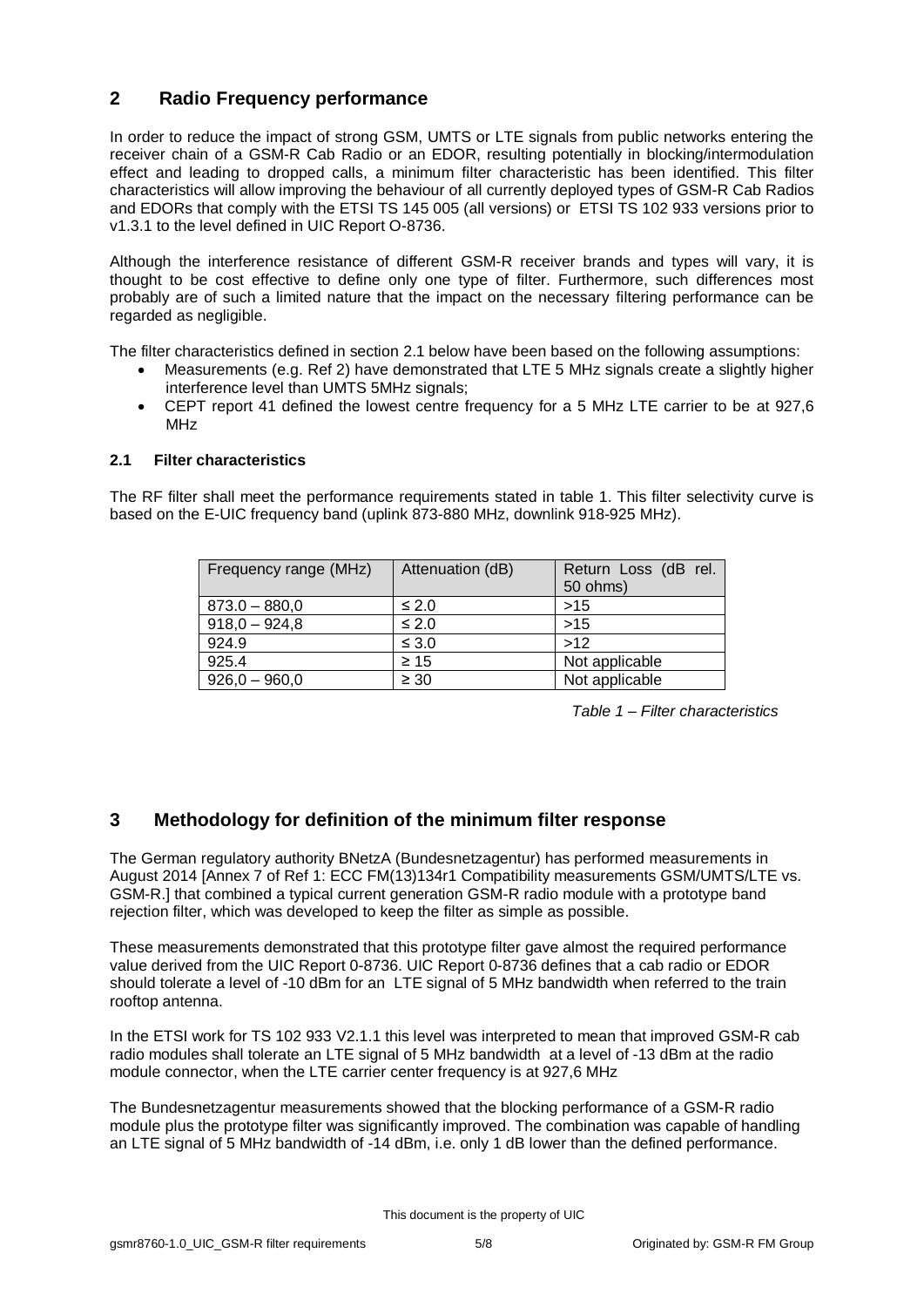## <span id="page-5-0"></span>**4 Minimum Filter response requirements**

From these measurement results, the UIC minimum filtering response requirement has been identified as described below.

Figure 1 shows the following:

- The red line is the filtering response of the prototype filter;
- The blue line is the spectrum of a 5MHz LTE signal at a center frequency of 927,6 MHz The total power of this signal is -13 dBm and at the picture shows power levels measured in 10 kHz resolution bandwidth;
- The green line shows the remaining interfering power level after filtering. The level of this can be calculated by integration over its nominal bandwidth and the resulting total power is -33,6 dBm.



#### **Figure 1. Remaining power analysis for BNetzA measurements where integrated remaining power is -33,6 dBm (green line)**

The following analysis calculates the remaining power using the minimum filtering response as defined in chapter 4 above. The total remaining power can be calculated following the same approach as with figure 1 above, and the result is -37,9 dBm.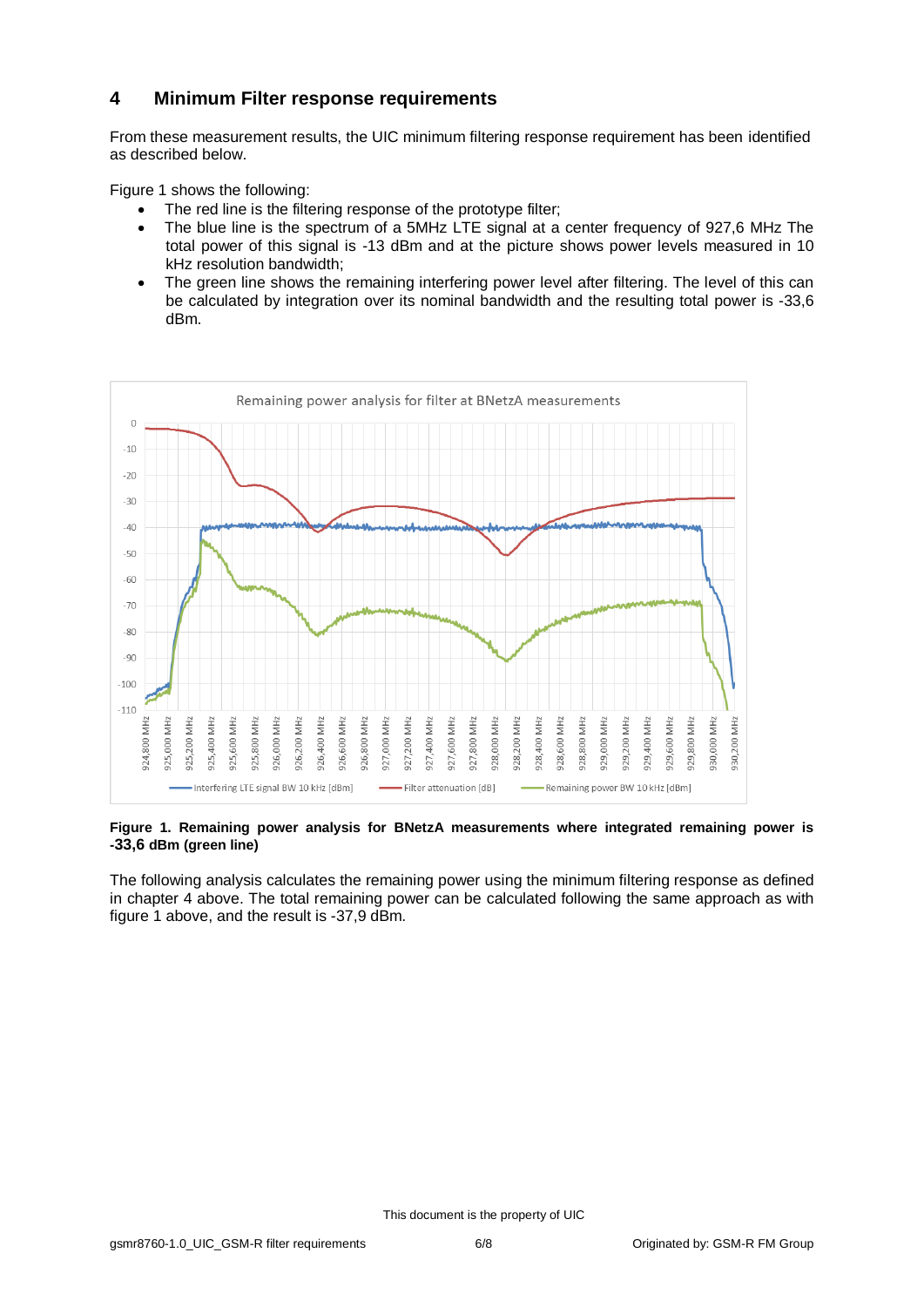

#### **Figure 2. Remaining power analysis for minimum filtering response where integrated remaining power is -37,9 dBm (green line)**

From the results as above we can see that with the UIC recommended minimum filtering response the remaining power is 4,3 dB lower (i.e. better) than the measured performance using the prototype filter, which was 1 dB lower than the defined performance. With this 4.3 dB improvement, it can be assumed that interference sensitive radio modules are able to achieve the performance level defined in UIC Report O-8736 (5MHz LTE at level -13 dBm at connector of GSM-R radio module).